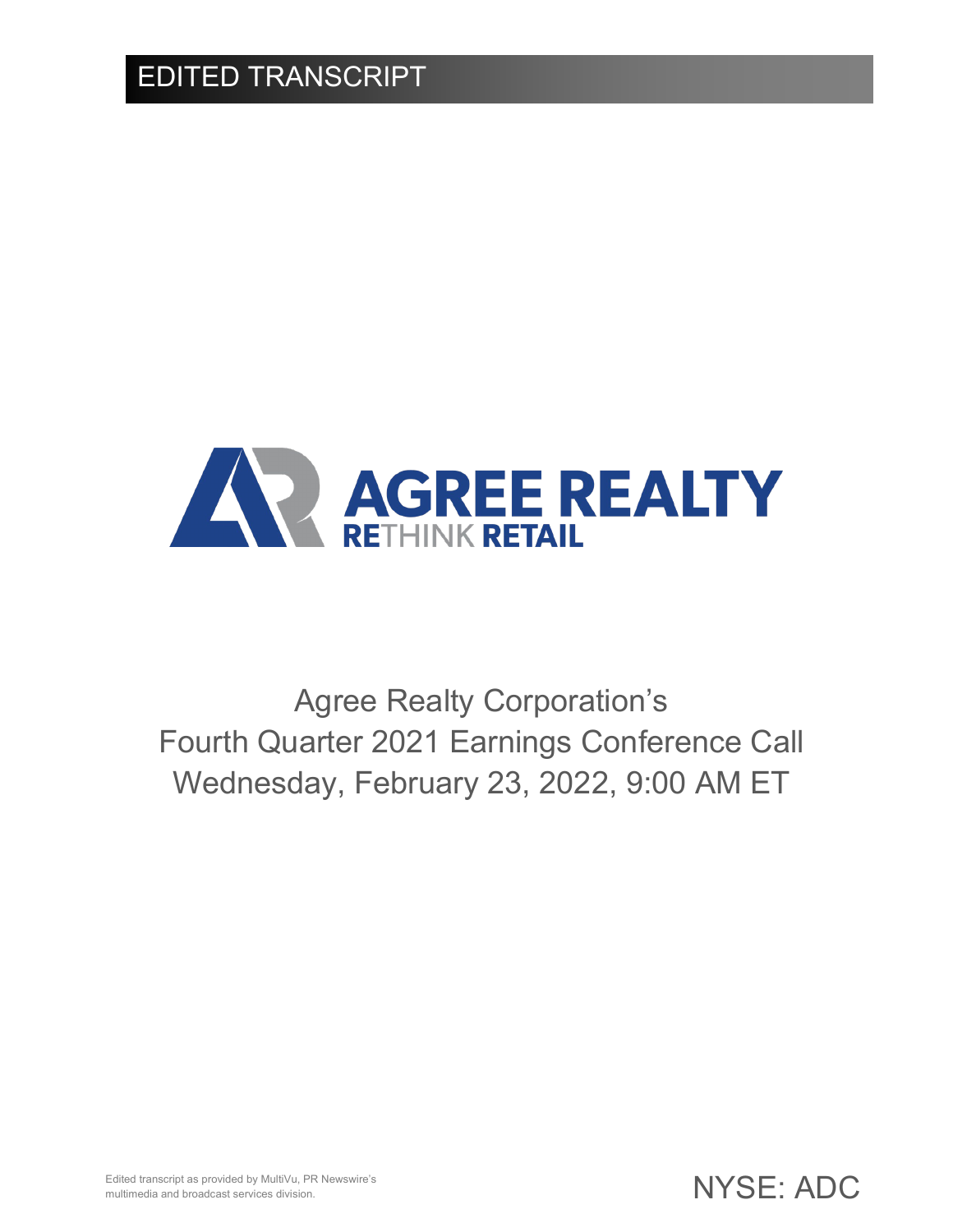## **CORPORATE PARTICIPANTS**

**Reuben Treatman** | Agree Realty Corporation | Director, Corporate Finance **Joey Agree** | Agree Realty Corporation | President & CEO **Peter Coughenour** | Agree Realty Corporation | CFO

## **CONFERENCE CALL PARTICIPANTS**

**Wes Golladay** | Robert W. Baird & Company **Brad Heffern** | RBC Capital Markets **Linda Tsai** | Jefferies Group, LLC **Josh Dennerlein** | BofA Securities, Inc. **Tayo Okusanya** | Credit Suisse

## **PRESENTATION**

## **Operator:**

Good morning, and welcome to the Agree Realty Fourth Quarter and Full Year 2021 Conference Call. All participants will be in listen-only mode. [Operator Instructions] After today's presentation, there will be an opportunity to ask questions. [Operator Instructions] Please note this event is being recorded.

I would now like to turn the conference over to Reuben Treatman, Director of Corporate Finance. Please go ahead.

## **Reuben Treatman** | Agree Realty Corporation | Director, Corporate Finance

Thank you. Good morning, everyone, and thank you for joining us for Agree Realty's fourth quarter and full-year 2021 earnings call. Before turning the call over to Joey and Peter to discuss our record results for the year, let me first run through the cautionary language.

Please note that during this call, we will make certain statements that may be considered forward-looking under federal securities law. Our actual results may differ significantly from the matters discussed in any forward-looking statements for a number of reasons, including uncertainty related to the scope, severity and duration of the COVID-19 pandemic, the actions taken to contain the pandemic or mitigate its impact, and the direct and indirect economic effects of the pandemic and the containment measures on us and our tenants. Please see yesterday's earnings release and our SEC filings, including our latest Annual Report or Form 10-K, for discussion of various risks and uncertainties underlying our forward-looking statements.

In addition, we discuss non-GAAP financial measures, including core funds from operations or core FFO, adjusted funds from operations or AFFO, and net debt to recurring EBITDA. Reconciliations of these non-GAAP financial measures to the most directly comparable GAAP measures can be found in our earnings release, website and SEC filings.

I'll now turn the call over to Joey.

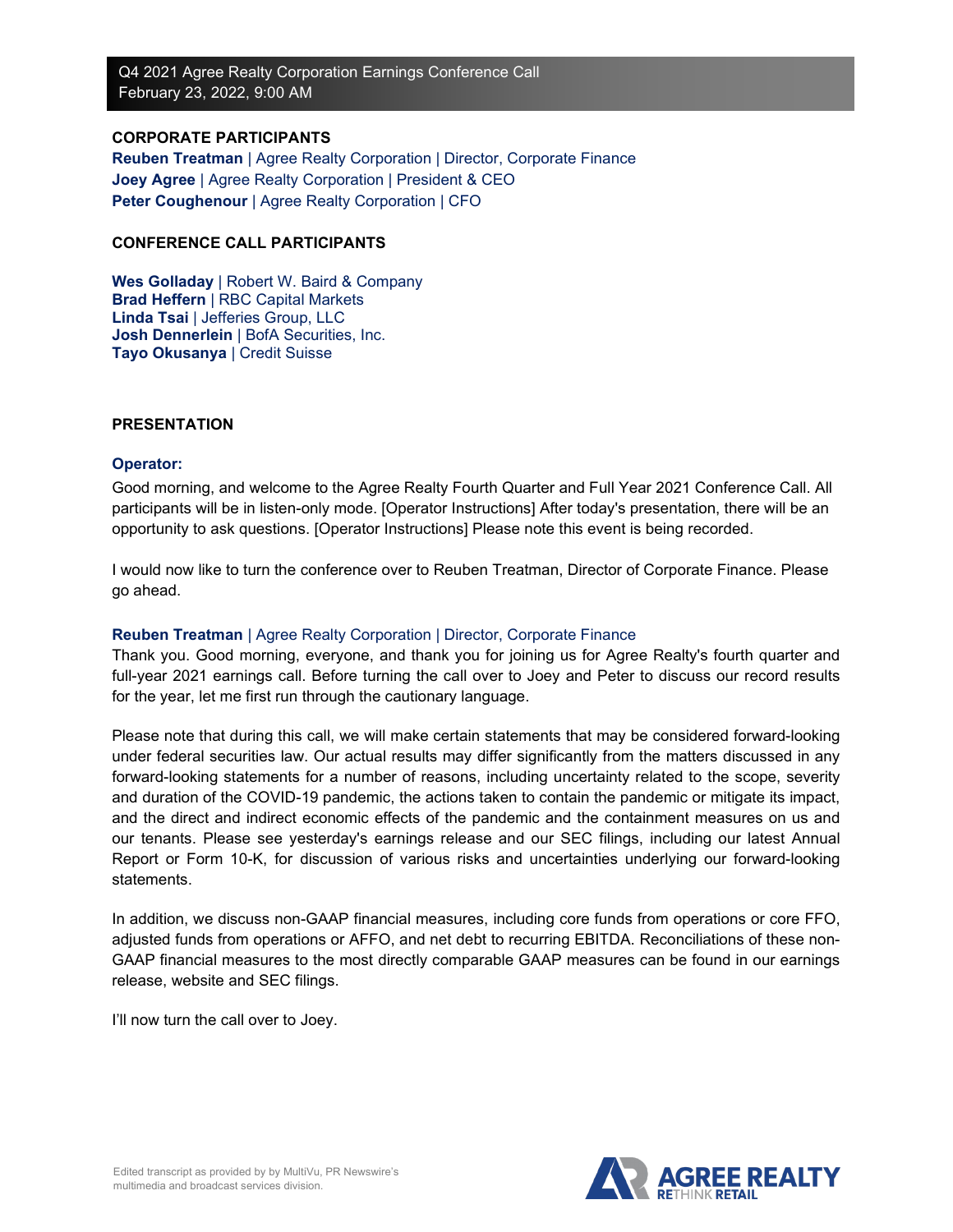## **Joey Agree** | Agree Realty Corporation | President & CEO

Thanks, Reuben, and thank you all for joining us this morning. I am pleased to report that 2021 was another terrific year for our growing company. We achieved several notable milestones over the past 12 months, including but not limited to record investment activity of \$1.43 billion, surpassing our robust volume in 2020; the addition of 294 properties to our growing portfolio, including six Walmarts, maintaining Walmart as our top tenant at 6.6% of annualized base rent; the completion of our inaugural preferred equity offering with extremely attractive pricing setting a non-PSA record; surpassing \$5 billion in equity cap while approaching \$7 billion in total enterprise value; and most importantly, the investments in our team and our information technology infrastructure led by our proprietary ARC database have paid tremendous dividends.

While our investment volumes were once again at record levels, our continued focus on best-in-class retailers was reinforced by nearly 70% of annualized base rents acquired being derived from investmentgrade operators.

Our disciplined approach is further demonstrated by the ground leased opportunities that we executed on during this past year. We added 93 ground leases to the portfolio, representing nearly 30% of annualized base rents acquired and increasing our ground leased exposure to 14.3% of our total portfolio. Several notable ground leased assets were acquired during the year, including our second Wegmans in Parsippany, New Jersey; nine long-term Wawa convenience stores; three Walmart and Sam's Clubs, a Lowe's in Ohio and nearly 20 outlots to dominant power and grocery-anchored centers. As a reminder, our ground leased portfolio derives 87% of rents from investment-grade tenants and is largely comprised of the company's preeminent retailers.

We closed out the year with a strong fourth quarter, investing \$315 million in 74 properties across our three external growth platforms. Over 67% of annualized base rent acquired during the quarter were derived from retailers with investment-grade credit rating, while over 22% of annualized base rents acquired were derived from ground leased assets.

The 71 properties acquired during the fourth quarter are leased to 34 tenants operating in 18 distinct sectors, including general merchandise, home improvement, grocery, off-price retail, convenience stores, tire and auto service, auto parts, pharma and rural supply and dollar stores. The properties were acquired in a weighted average cap rate of 6.1% and had a weighted average lease term of 10.1 years.

We have entered 2022 with the largest pipeline in the history of the company. As disclosed in our December prospectus supplement included in our pipeline are two portfolio transactions, including the largest portfolio the company has ever pursued.

This portfolio is comprised of over 50 properties for an anticipated purchase price of more than \$180 million. The first tranche of the transaction has closed, and the second tranche is anticipated to close during the first quarter of this year. The portfolio has a weighted average lease term of nearly ten years and derives approximately 90% of annualized base rent from investment-grade retailers. In addition, we are currently under contract and a portfolio of three high-performing Walmart supercenters and a Home Depot store.

While these portfolios demonstrate our capability to execute on larger scale transactions, they are incremental to the more granular activity that is characteristic of our traditional acquisition volume.

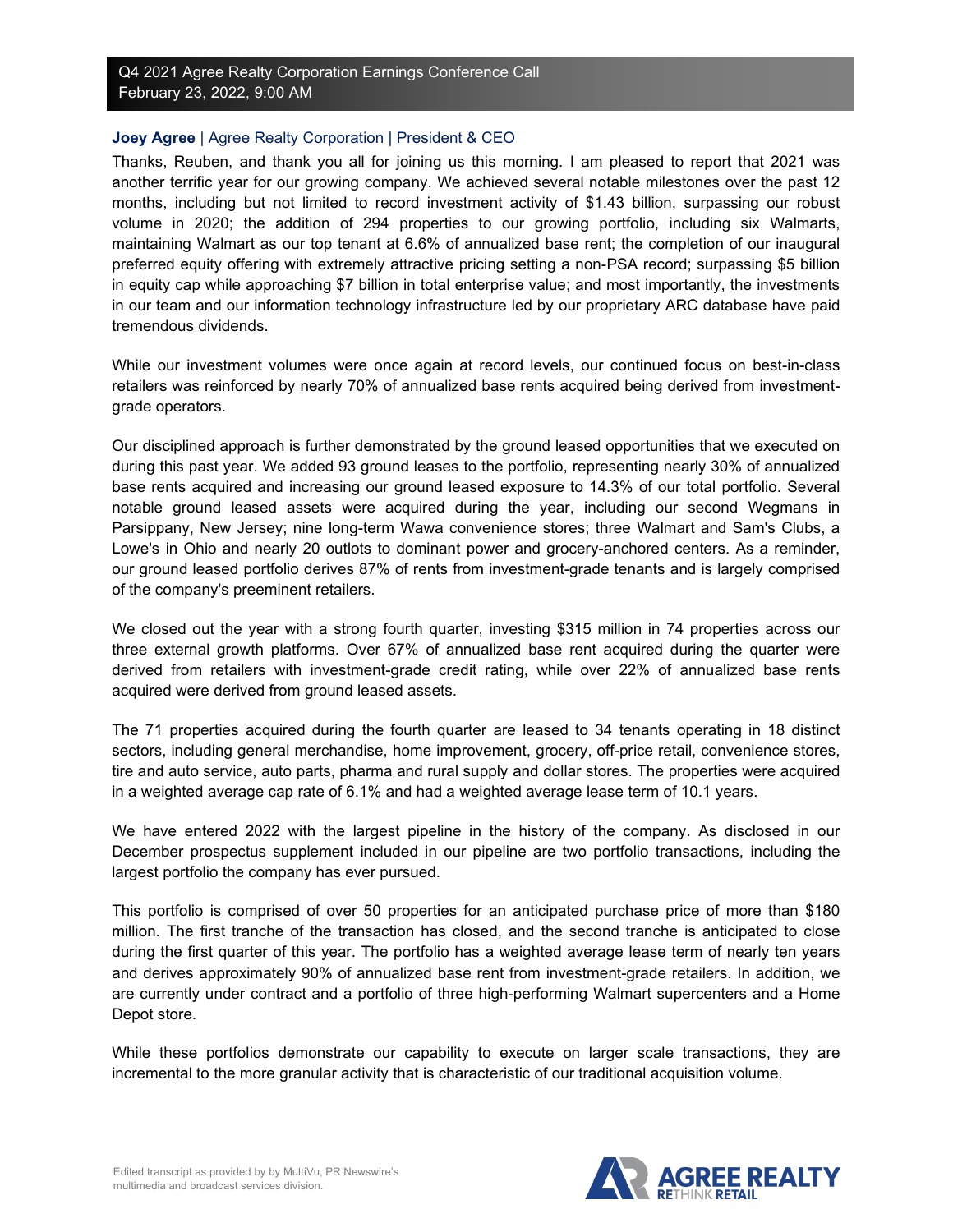As indicated by our initial guidance of \$1.1 billion to \$1.3 billion, we are extremely confident in our team's ability to aggregate high-quality opportunities comprised of leading omni-channel retailers.

As mentioned, at year-end our portfolio's investment grade exposure stood at 67%, representing a twoyear stacked increase of more than 880 basis points. Our focus on best-in-class retailers will continue as we do not believe it's prudent to move up the risk curve in a dynamic retail environment.

Moving on to our development and Partner Capital Solutions platforms, both platforms are seeing increased opportunities of an expanding and sizable pipelines. We anticipate both of these platforms to produce outsized activity this year, as we focus on driving incremental value by leveraging all of our real estate capabilities and relationships. While still quite early in the year, I would anticipate commencing between \$50 million and \$100 million through our development and PCS platforms during 2022.

For comparison, we had seven development and PCS projects either completed or under construction during 2021 that represented total capital committed of approximately \$40 million. Four of those projects were completed during this past year, representing total investment volume of \$31 million.

Construction continued during the fourth quarter on the company's third project with Gerber Collision in New Port Richey, Florida, the company's first development with 7-Eleven in Saginaw, Michigan, and our second Gerber project in Pooler, Georgia.

Dispositions during 2021 remain consistent with prior years as we sold 18 properties for total gross proceeds of \$58 million. These dispositions were completed at a weighted average cap rate of 6.4%. Notably, we sold six franchised restaurants during the year, reducing the company's franchise restaurant exposure to less than 1% of annualized base rents.

Our asset management team remains diligently focused on addressing our upcoming lease maturities. As a result of these efforts, at year-end, our 2022 lease maturities stand at just 0.5% of annualized base rents, representing a year-over-year decrease of approximately 80 basis points.

During the fourth quarter, we executed new leases, extensions or options on approximately 256,000 square feet of gross leasable area.

For the full year 2021, we executed new leases, extensions or options in over 603,000 square feet. Notable new leases, options or extensions included a new 15-year lease with Gardner White Furniture for the former Art Van flagship store in Canton, Michigan, as well as a new 15-year lease with Burlington in Mt. Pleasant, Michigan for the former JCPenney space.

As of December 31, our rapidly growing retail portfolio consisted of 1,404 properties spread across 47 states. This represents an approximately 24% increase in total property count over the course of the year.

The portfolio remains nearly fully occupied at 99.5%. As evidenced by our increasing investment grade exposure, our expanding ground leased portfolio and our minimal near-term lease rollover, our portfolio is better positioned than it has ever been. With a balance sheet to match, I envision 2022 being another significant year for our company.

Before I turn the call over to Peter to discuss our financial results, I'd like to highlight the announcement of our new corporate headquarters. As previously announced, we recently closed on the acquisition of a

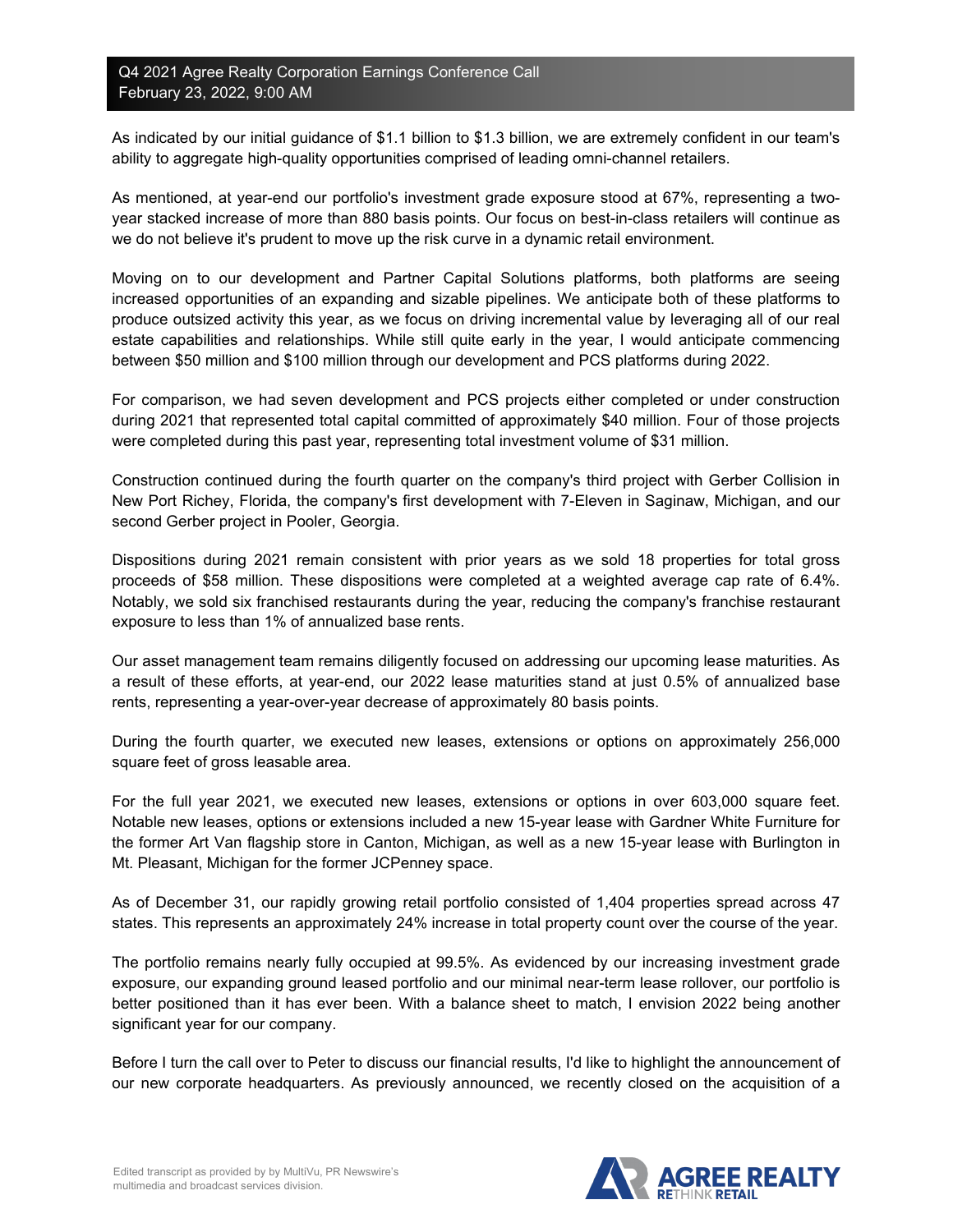former Art Van Furniture store on Woodward Avenue here in Royal Oak, Michigan. This building offers the unique redevelopment opportunity to create a state-of-the-art space for our growing team.

Plans call for additional training and development space, health and wellness facilities, and collaborative meeting areas aligned with our ADC University and ADC wellness initiatives. Construction is anticipated to commence during the second quarter of this year, with a targeted move-in date during the first half of 2023.

With that, I'll hand the call over to Peter and then we can open it up for questions.

## **Peter Coughenour** | Agree Realty Corporation | CFO

Thank you, Joey. I'll start by providing an update on our balance sheet and capital markets activities during 2021. We had another very active year in the capital markets, raising a record of \$1.9 billion to fortify our balance sheet and position us for continued growth. In addition to external capital raised, we also generated nearly \$100 million during the year via asset sales and free cash flow after the dividend. Adjusting for the impact of the transition to a monthly dividend during the first quarter of 2021, which resulted in 14 months of dividends being paid during the year, this figure would have been closer to \$120 million. We anticipate that our increasing free cash flow after the dividend will be a valuable source of capital as we continue to grow.

We completed several notable capital markets transactions during the past year, including:

- The sale of almost 16 million common shares for total gross proceeds of approximately \$1.1 billion via three follow-on equity offerings, one of which was on a forward basis, as well as the forward ATM program.
- The completion of a dual tranche public bond offering for \$650 million at a blended all-in rate of 2.1%, including the forward starting swaps that were terminated at the time of the transaction. This transaction allowed us to repay all \$240 million of our unsecured term loans and reduced our weighted average interest rate to 3.2% while extending our weighted average debt maturity.
- Our inaugural preferred equity offering for gross proceeds of \$175 million at a 4.25% coupon a record for REITs aside from public storage.
- Lastly, in December, we amended our revolving credit facility, increasing the capacity from \$500 million to \$1 billion. The facility includes an accordion option that allows us to request additional lender commitments, up to a total of \$1.75 billion. We also extended the term of the facility and reduced our cost to borrow by 5 basis points, based on our current credit ratings and leverage ratio.

As a result of our capital markets activities, our balance sheet is exceptionally well positioned to start the year and affords us tremendous flexibility. We had over \$1.4 billion in liquidity at year end, including cash on hand, a largely undrawn revolver and almost \$520 million of net proceeds available to us from our outstanding forward equity.

Additionally, consistent with our hedging strategy, we have previously entered into \$300 million of forward starting swaps in contemplation of a future long-term unsecured debt issuance, effectively fixing the base rate at approximately 1.7%. Together, with our outstanding forward equity, we have hedged the cost of more than \$800 million of capital to fund this year's investment activity. When considering free cash flow after the dividend, as well as disposition proceeds, the majority of our capital needs for the year have been satisfied.

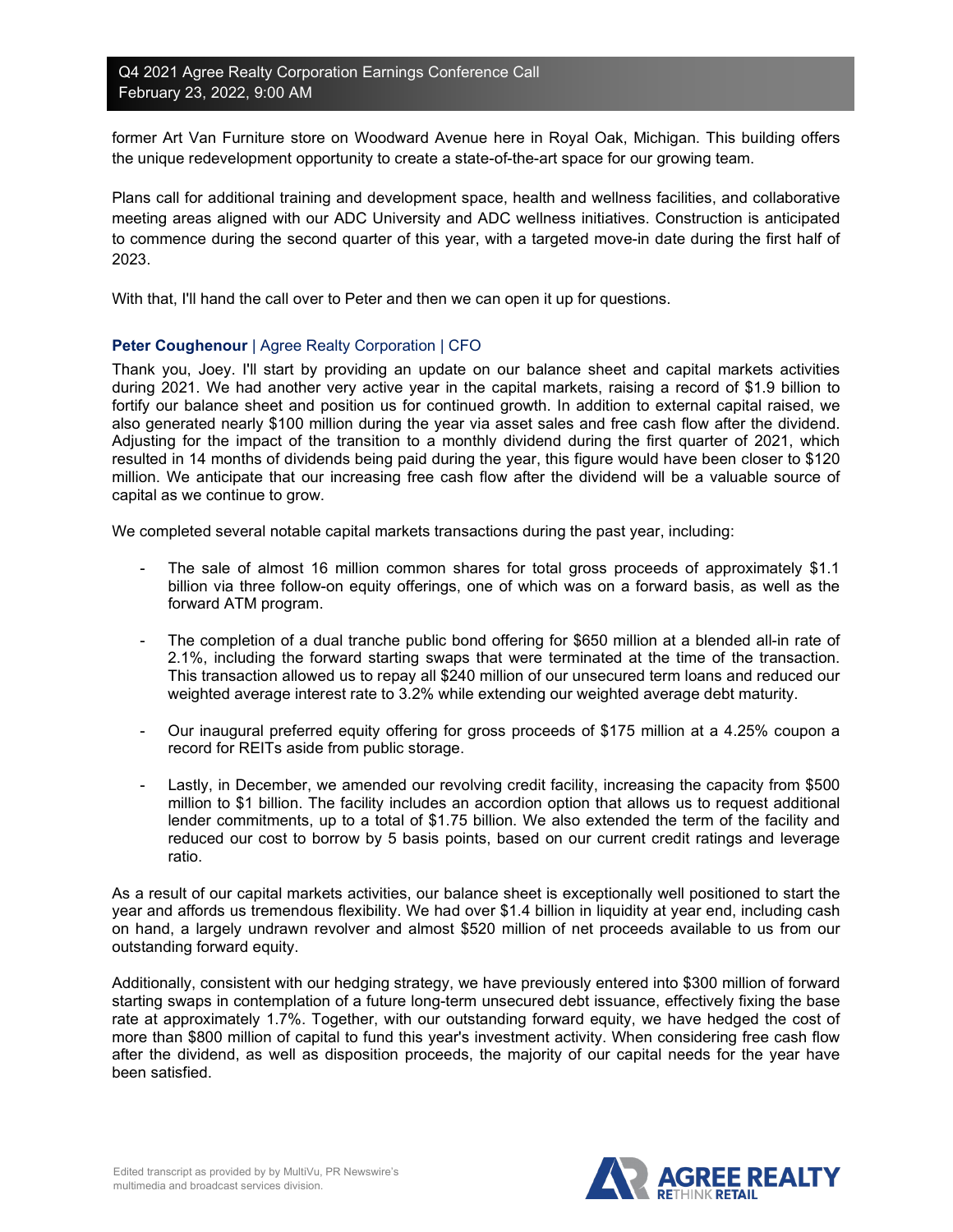Our significant liquidity, more than \$800 million of hedge capital, and a robust pipeline gives us confidence that we can achieve high-single-digit AFFO per share growth in 2022. Building upon our nearly 10% AFFO per share growth in 2021, this implies two-year stack growth in the high teens. We view this level per share growth is very compelling when combined with our best-in-class portfolio and our fortress-like balance sheet.

Our net debt to recurrent EBITDA stood at 4.9 times on December  $31<sup>st</sup>$  or 3.4 times pro forma for the settlement of our almost \$520 million of outstanding forward equity. At year end, total debt to enterprise value was approximately 24.5%. Fixed charge coverage, which includes principal amortization and the preferred dividend, remained at a company record 5.2 times.

As demonstrated by these metrics, our balance sheet remains a consistent source of strength for our company as we navigate uncertainty in the capital markets. And as Joey mentioned, we are very well positioned to fund our robust pipeline without reliance on the capital markets.

Moving to earnings, Core FFO was \$0.92 per share for the fourth quarter and \$3.58 per share for full-year 2021, representing 10.2% and 10.9% year-over-year increases, respectively. AFFO per share was \$0.91 for the fourth quarter and \$3.51 for the full year, representing 9.2% and 9.7% year-over-year increases, respectively.

On a quarterly and full-year basis, core FFO per share and AFFO per share were impacted by dilution related to our outstanding forward equity offerings. In accordance with GAAP, treasury stock is to be included within our diluted share count in the event that, prior to settlement, our stock trades above the deal price from the offerings. The aggregate dilutive impact related to these offerings was less than \$0.005 to both Core FFO and AFFO per share for the fourth quarter and approximately \$0.01 for the 12 month period.

Our consistent and reliable earnings growth continues to support a growing and well-covered dividend. During the fourth quarter, we declared monthly cash dividend of \$0.227 per common share for each of October, November and December. On an annualized basis, the monthly dividends represent a 9.8% increase over the annualized dividend from the fourth quarter of 2020. For the full year, the company declared dividends of just over \$2.60 per share, an 8.3% year-over-year and a 14% increase on a twoyear stacked basis. Our payout ratios for the fourth quarter and full year remained at or below the low end of our targeted range of 75% to 85% of AFFO per share.

Subsequent to quarter end, we declared monthly cash dividends of \$0.227 per common share for January and February. The monthly dividends reflect an annualized dividend amount of \$2.72 per share, or a 9.7% of \$2.72 per share or a 9.7% increase over the annualized dividend amount of \$2.48 per share from the first quarter of 2021. As in years past, and sticking with our consistent dividend policy, investors can anticipate our monthly dividend to grow at or just below AFFO for the upcoming year, indicating significant dividend growth once again.

General and administrative expenses in 2021 totaled \$25.5 million. G&A expense was 7.5% of total revenue or 7% excluding the non-cash amortization of above and below market lease intangibles. For 2022, while we continue to support our growing organization, we expect that G&A expense will continue to scale, decreasing between 20 to 50 basis points as a percentage of total adjusted revenue.

Lastly, income tax expense for the full-year 2021 totaled \$2.4 million. For 2022, we anticipate total income tax expense to be in the range of \$2.5 million to \$3.5 million.

With that, I'd like to turn the call back over to Joey.

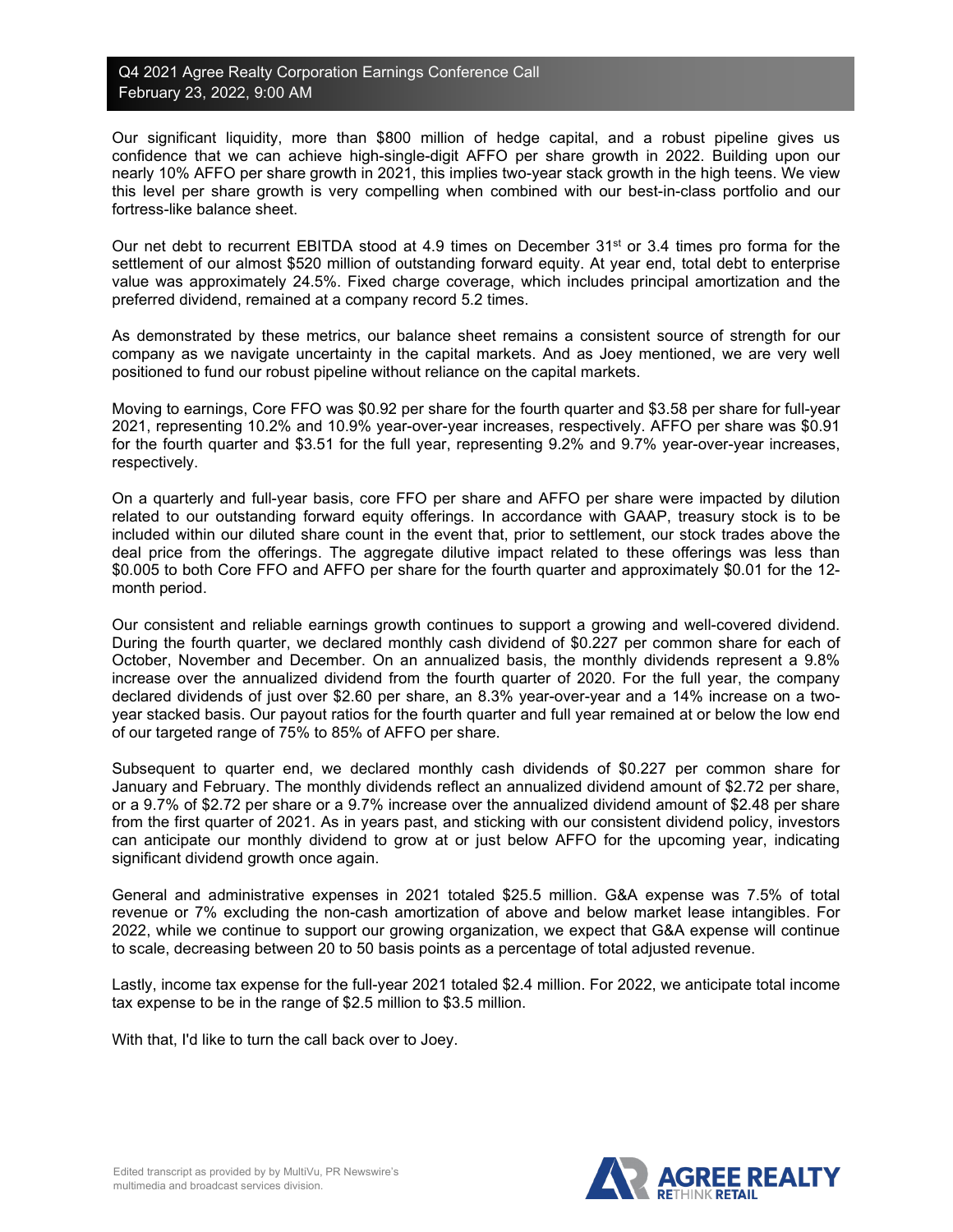## **Joey Agree** | Agree Realty Corporation | President & CEO

Thank you, Peter. At this time, operator, we'll open it up for questions.

#### **QUESTIONS AND ANSWERS**

#### **Operator**

We will now begin the question-and-answer session. [Operator Instructions] And our first question will come from Wes Golladay of RBC Capital Markets. Please go ahead.

#### **Wes Golladay** | Robert W. Baird & Company

Hey. Good morning, everyone. I'm actually at Baird. I have a quick question on the developer PCS program going to \$50 million to \$100 million. Can you talk about the relative economics of the yield that you're going to get on those deals and how big would you like that pipeline to get?

#### **Joey Agree** | Agree Realty Corporation | President & CEO

Hey, good morning, Wes. Relative yields for the development and PCS programs are in line historically with what we've talked about, 100, 250 basis point spreads over market cap rates. Our expectation for that program is to continue to ramp throughout the course of this year. We think we'll see significant activity during the first quarter in terms of starts as well as Q2. But we have some programmatic relationships that we're focused on that we're excited to roll out and that have already begun putting shovels in the ground there.

#### **Wes Golladay** | Robert W. Baird & Company

Got it. And are you getting new relationships out of this expansion of the program?

#### **Joey Agree** | Agree Realty Corporation | President & CEO

I think we're really – Our focus is working with our existing tenant base, the sandbox of retailers we always refer to that are now in either a growth phase or looking at high-priority relocations. But a number of them have approached us to really assist them in their growth ambitions really throughout the country.

#### **Wes Golladay** | Robert W. Baird & Company

Got it. And then when we look at this pipeline that you have right now, the \$1.2 billion at the midpoint of guidance, how much of that will be the more granular acquisitions versus the – I guess you did highlight a few of the small portfolios?

## **Joey Agree** | Agree Realty Corporation | President & CEO

It's a great question. We'll have to see as the year continues to transpire. Given the disclosure in the Pro Supp and the commentary today, we have approximately \$260 million between the two portfolios. The first tranche of the \$180 million portfolio have already closed. So about \$260 million in those two portfolios alone. I'll tell you, there are other portfolios we are working on currently. But at the end of the day, we don't rely on portfolio-level activity. The more granular approach is our day-to-day, but we'll be prepared from a balance sheet as well as a human capital position to execute on anything that comes our way.

#### **Wes Golladay** | Robert W. Baird & Company

Got it. Thanks for the question.

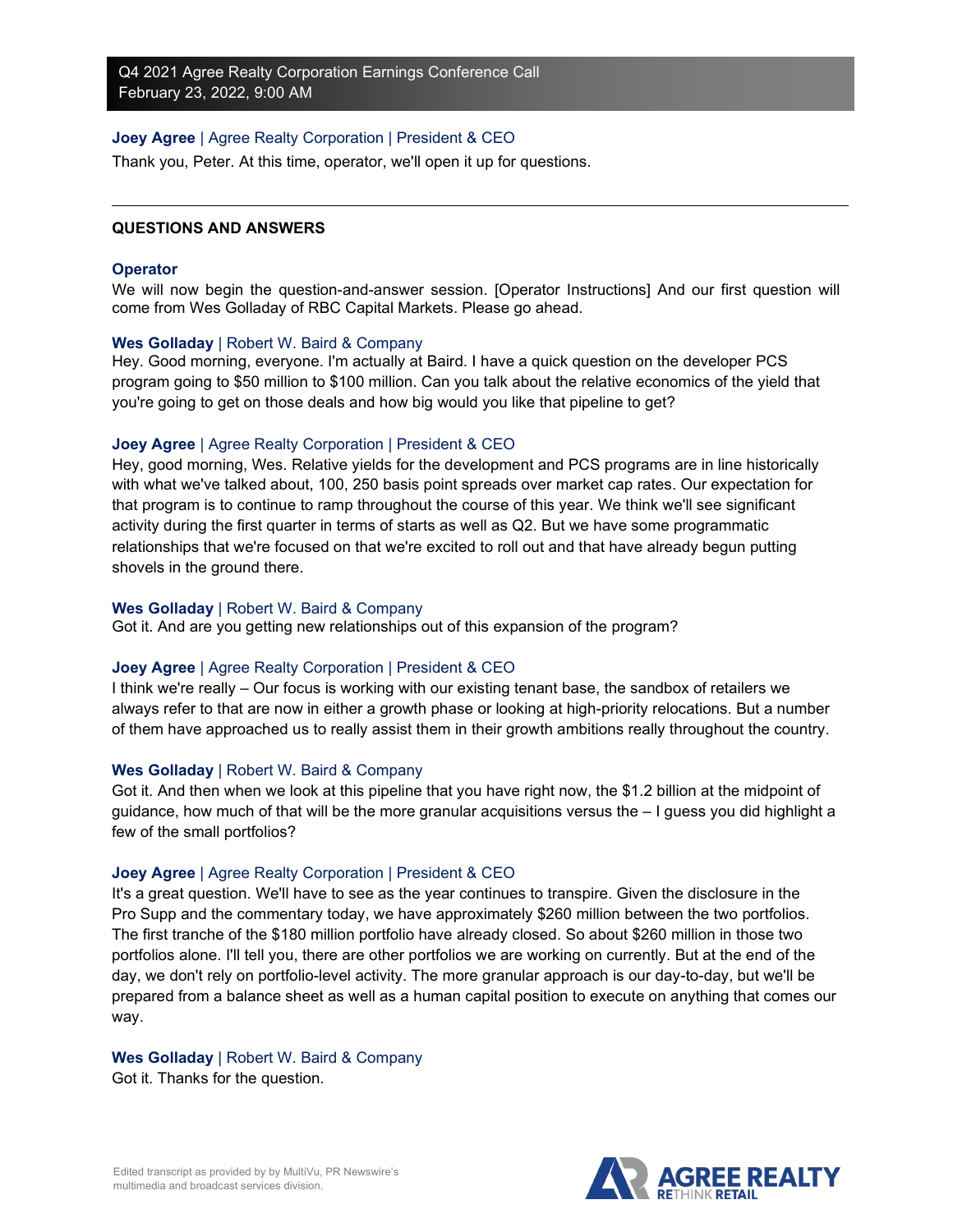# **Joey Agree** | Agree Realty Corporation | President & CEO

Thanks, Wes.

# **Operator**

The next question comes from Brad Heffern of RBC Capital Markets. Please go ahead.

# **Brad Heffern** | RBC Capital Markets

Hey. Good morning, everyone. I was wondering if they were going to say I was with Baird. Cost of capital is obviously higher than it was a couple of months ago. I know you've blocked in most of the capital for this year, but can you pursue the same types of opportunities and still generate attractive spreads on a longer-term basis?

# **Joey Agree** | Agree Realty Corporation | President & CEO

Well, I think it's – as you mentioned, we have \$520 million – and Peter detailed in the prepared remarks – \$520 million of forward equity, \$300 million of forward starting swaps on the debt side, and approximately 1.7% as a 10-year base rate. And so, from a capital position, we are very well-capitalized. And our overall hedging policy continues to pay dividends. So, we're very pleased that we completed the follow-on offering in December. We feel like we've taken most of our capital needs off of the table for the year. You include a significant amount of free cash flow after the dividend plus disposition proceeds, and we're in a great position to execute on our pipeline.

# **Brad Heffern** | RBC Capital Markets

Okay. Got it. Maybe trying in a different way. I mean, do you think that cap rates eventually are going to start adjusting to these higher rates? And how long do you think that will take?

# **Joey Agree** | Agree Realty Corporation | President & CEO

So, that's a difficult question. I think here with the 10-year approaching 2%, historically, there is causation between cap rates and the 10-year U.S. Treasury. Usually it has a lag of three to six months. And we haven't started to see cap rates materially moved up yet, but my expectation is that cap rates will follow like they have historically the 10-year treasury. So, I think we're in a good position not only given our balance sheet and liquidity position today, but also to execute on the latter half of the year.

# **Brad Heffern** | RBC Capital Markets

Okay. Thank you.

# **Operator**

[Operator Instructions] And our next question will come from Linda Tsai of Jefferies. Please go ahead.

# **Linda Tsai** | Jefferies Group, LLC

Hi. Good morning. In terms of the \$180 million portfolio, how does the cap rate for this compared to the weighted average cap rate of 6.1% in 4Q?

# **Joey Agree** | Agree Realty Corporation | President & CEO

Yeah. Good morning, Linda. We talked about that during the transaction in December. That cap rate is just south of where we've transacted historically in this quarter. Now, given the composition of that portfolio being 90% investment grade, really tenants that fit within our wheelhouse and just the synergies, and obviously reduce frictional costs, we thought that was appropriate. But we also see additional

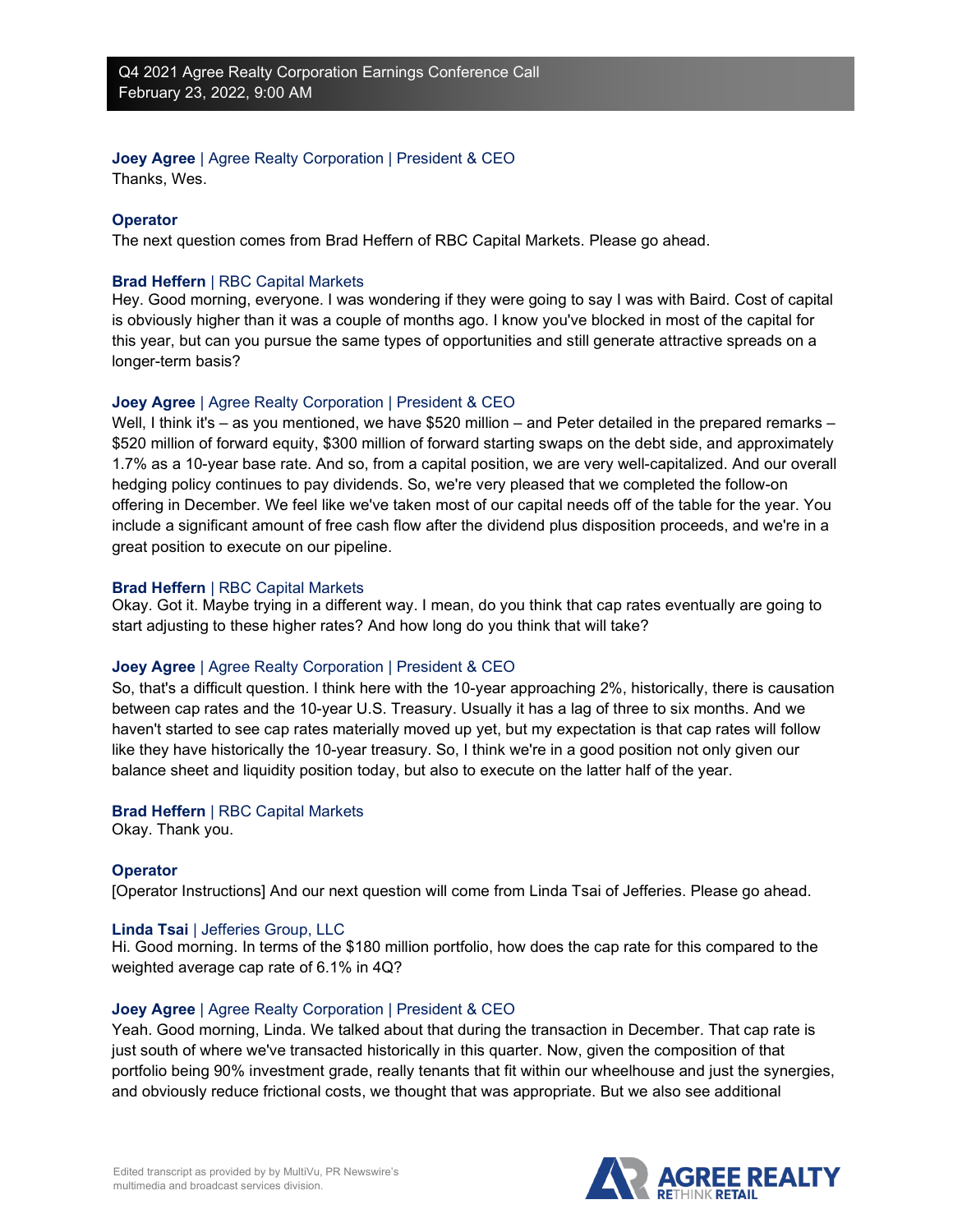opportunities that will pull that cap rate back up but we anticipate printing a six or north for Q1 in terms of acquisition volume, and it will definitely be a robust quarter for us.

## **Linda Tsai** | Jefferies Group, LLC

And then you mentioned there's high-quality tenants within that portfolio. Are there any other new tenants that you would be acquiring?

**Joey Agree** | Agree Realty Corporation | President & CEO

In that portfolio?

**Linda Tsai** | Jefferies Group, LLC Yes.

## **Joey Agree** | Agree Realty Corporation | President & CEO

There's a couple miscellaneous tenants in there that we'd be acquiring that would potentially be dispositions, but they're fairly de minimis. The bulk of that portfolio fits extremely well within our top, call it, 15-tenant roster.

## **Linda Tsai** | Jefferies Group, LLC

Thanks. And then can you just remind us what your bad debt expectation would be in 2022? And then, just follow-up is in this improving credit environment, are there new tenant types that you're looking at?

# **Peter Coughenour** | Agree Realty Corporation | CFO

So Linda, with respect to our bad debt expectations for 2022, we specifically identify potential bad debt issues based on our assessment of recoverability with any troubled tenants. There are no significant outstanding balances for which we haven't already recorded a reserve. So, pending any developments with existing tenants, we don't anticipate any meaningful bad debt expense in 2022.

## **Linda Tsai** | Jefferies Group, LLC

Thanks. And then, just in terms of the better credit environment, are there new tenants that you're looking at?

## **Joey Agree** | Agree Realty Corporation | President & CEO

I would say, our sandbox remains fairly constant, there's always tenants that we look at for minority investments or who are on the fringe of that sandbox that we monitor. Historically, there had been tenants such as Boot Barn, where we've done a number of transactions. We'll continue to monitor. I think given the surge sale, the surge sales of the pandemics and the adjustments of some of the balance sheets that will prove to be temporary as we continue to migrate toward that true omni-channel future.

So while we see improved balance sheets with some weaker performers pre-COVID, some of whom have gone public and entered, we're able to execute on an initial public offering. Our focus is still going to be on those leading operators that everybody's familiar with that we consistently transact with.

**Linda Tsai** | Jefferies Group, LLC Got it. Thank you

**Joey Agree** | Agree Realty Corporation | President & CEO Thanks, Linda.

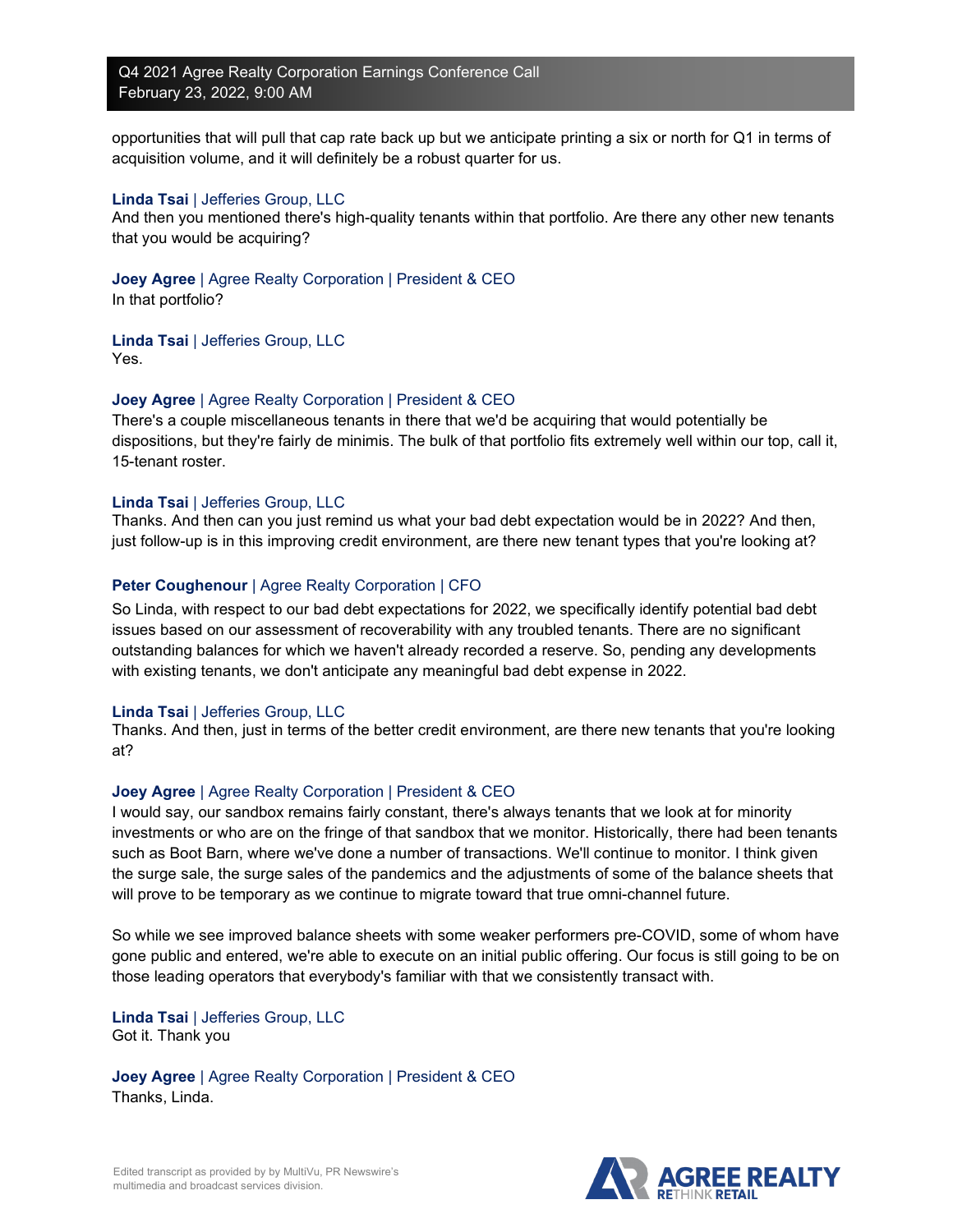#### **Operator**

The next question comes from Josh Dennerlein of Bank of America. Please go ahead.

#### **Josh Dennerlein** | BofA Securities, Inc.

Hey, guys. Hope everyone's doing well. Joey and Peter, just maybe kind of big picture. How are you thinking about capital raising in a rising interest rate environment and is there any kind of maybe shift or anything you would lean into?

#### **Joey Agree** | Agree Realty Corporation | President & CEO

Well, the good news is we don't have to think about capital raising in this type of environment today given the December offering and just the position of the balance sheet, the expanded credit facility, the swaps we have in place. And so, we think we're in – most important in this business, we think, is to have the capital to deploy it with meaningful spreads in an external growth strategy, such as any net lease company. That said, we'll consistently – I'll throw in there, too, the execution of our inaugural preferred 4.25% last year looks extremely attractive from our perspective.

So, I think we'll take advantage, and I'll let Peter follow up with anything else. We'll take advantage of opportunistic capital when it's out there, whether that be common equity, debt or preferred. But most importantly, our balance sheet is, as discussed at length in here, the fortress. And so, it will continue to be able to enable our growth trajectory and execute on the robust pipeline that we see we have frankly today to execute on. Anything, Peter?

## **Peter Coughenour** | Agree Realty Corporation | CFO

Yeah, Josh. I'd just add, look, we're always evaluating the capital markets to determine what's the most efficient and effective way for us to raise capital to support our continued growth. As Joey mentioned, the balance sheet is in excellent shape today. And I think it's evidence that we will look for alternate ways to raise capital, as evidenced by the preferred equity offering we completed last year to fund growth. But we're always going to evaluate all options available to us with respect to any particular capital raising.

## **Joey Agree** | Agree Realty Corporation | President & CEO

Yeah. One other thing I would add there, Josh, is we have never believed in just-in-time funding. At times, we've been criticized for being under-levered. But in an external growth business that's growing on a relative and absolute basis, as quickly as this company has just-in-time funding to me means a just-intime potential problem. And so whether it's the use of forward equity or forward starting swaps on the debt side, we always want to maintain our balance sheet as that offensive line.

I understand people will say you're under-levered at times. Well, my response to that's always – it's very easy to increase leverage. It is not painful to increase the leverage as it is to de-lever the balance sheet. It is a lever that we can pull in the future if we feel that it's appropriate or the cost of respective capital we aren't aligned with. But I think the just in time funding as we have proven time and time again in this space can lead to disastrous consequences. And so we're very happy that with the December raise, we're very happy with our position from a financial perspective today.

**Josh Dennerlein** | BofA Securities, Inc.

Great. Thank you, guys.

**Joey Agree** | Agree Realty Corporation | President & CEO Thanks, Josh.

## **Operator**

The next question comes from Tayo Okusanya of Credit Suisse. Please go ahead.

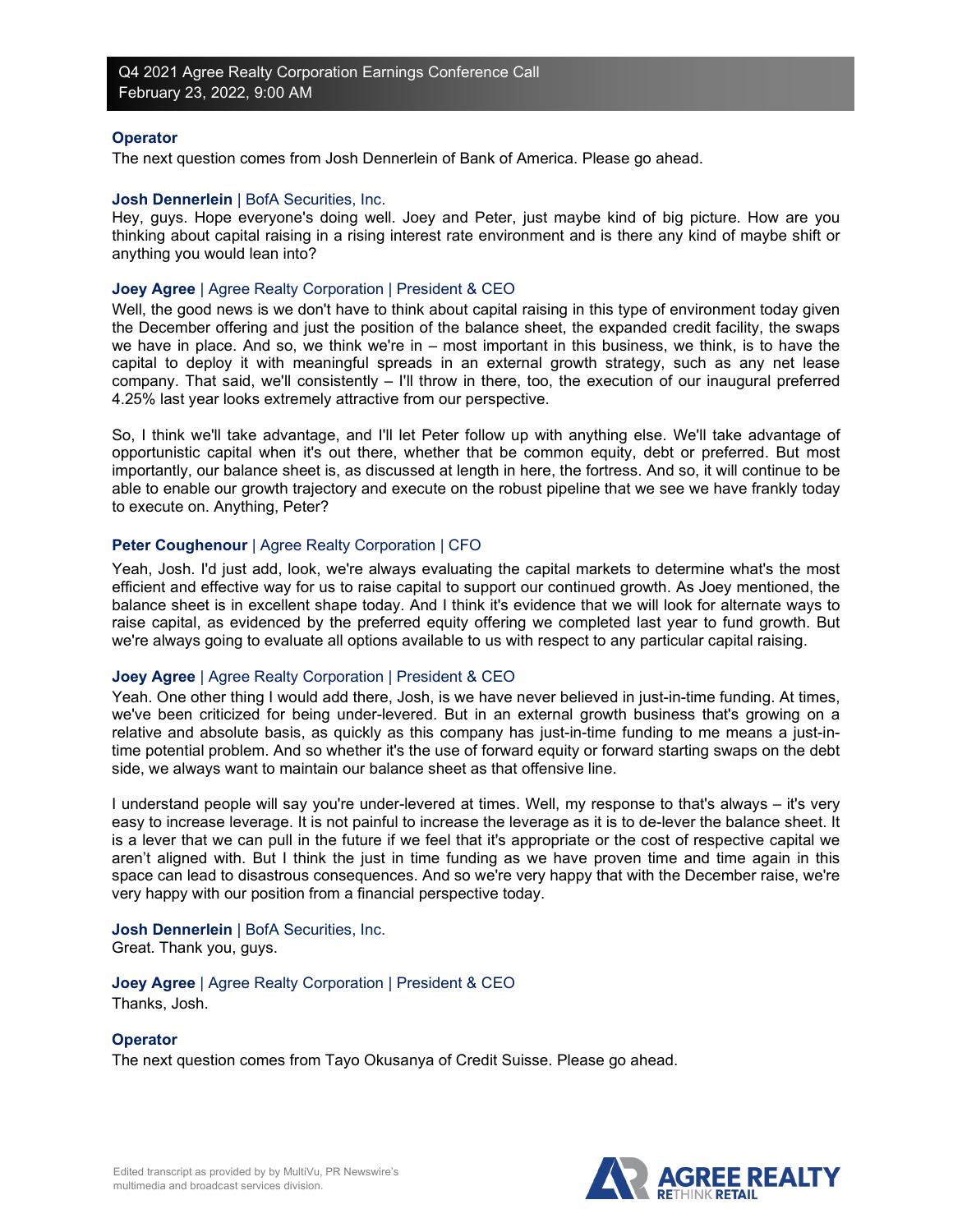## **Tayo Okusanya** | Credit Suisse

Yes. Good morning, Joey and team. My question is kind of more of a high-level question. Again, balance sheet in great shape and a real focus on investment-grade tenants and higher tenant credit quality. I know that's great. But I'm just kind of curious, again, you paint a positive picture of the retail backdrop with some of your comments. You have peers again who are still kind of further out on a risk curve, not doing quite as much investment grade, higher leverage, things like that, and the street seems to be rewarding their stocks quite a bit with their premium valuation of yours. Just kind of curious, why do you think that's happening and what do you think will changes that? Is it rising rates that results in tenant quite a blow ups or just kind of trying to get a sense of why do you think that's happening?

## **Joey Agree** | Agree Realty Corporation | President & CEO

Well, it's a great macro question. I think, we'll look back on the last two years one day and historically understand maybe contextually what's actually occurred. But if we look at the recession caused by the pandemic and then we can look at the re-acceleration and the recovery of this economy, led by monetary and fiscal policy, as well as the rapid development of vaccines that had never been heard of before, I think all investors are out there, frankly, looking around and saying what trying to get their own bearings.

That said, we don't believe that the pandemic and/or the recovery has changed the risk profile of sectors, underlying real estate or single purpose buildings. And so those risk adjusted returns, we don't think, makes sense in an omnichannel world. I think I've mentioned this before on earnings calls at least with investors and numerous meetings. In ten years, I don't believe my children are going to remember whether Walmart started the brick-and-mortar store, or Amazon started as an e-commerce retailer.

And so we see the world converging. We think we've done a good job in terms of the Rethink Retail strategy on the website and the white papers articulating that. But we just don't see it appropriate to go up the risk curve. What we see again this morning with Lowe's print and Walmart's print, I believe it was late last week or earlier this week is the big retailers who have the capital to invest in an omnichannel strategy in price, in labor pressure, in their distribution logistics networks are going to continue to thrive in this world because they have the resources from financial perspective to invest.

And we think that is absolutely critical. So we're going to focus on our strategy investing in the best and brightest retailers in this country that we think are going to survive for not only years but for decades to come. This is a long term business. We signed long term leases or acquire, subject to long term leases. Our full expectation is those tenants are there to pay their rent for the duration of their base term of their lease and is extended by options.

## **Tayo Okusanya** | Credit Suisse

That's helpful. And then second question just around again the land deal. Just kind of curious how much opportunity you are seeing on that side and ultimately the target of how big that becomes as part of the portfolio? I think it's about 14% now. I don't know whether your goal is 20%, 25% in three years.

# **Joey Agree** | Agree Realty Corporation | President & CEO

Yeah. No real goal. Those opportunities ebb and flow. They come from the same sourcing and origination mechanisms as the remainder of any opportunities. It's just a different lease structure. We found tremendous opportunities. We highlighted some of them. The Wegmans in Parsippany, the Aldi portfolio we acquired, the Wawas, I believe it was nine Wawas on ground leases where the tenant has invested significant capital in the improvements in the buildings.

Those opportunities truly ebb and flow. There's no long-term goal for that portfolio. It's approximately \$50 million in NOI today. As we mentioned in the prepared remarks, almost 90% investment grade, it's extremely unique. We'll continue to execute on those opportunities. But as we mentioned before, we're not going to reach in terms of pricing or drive cap rates down, and so they'll ebb and flow. They're typically one-off opportunities that we'll transact on.